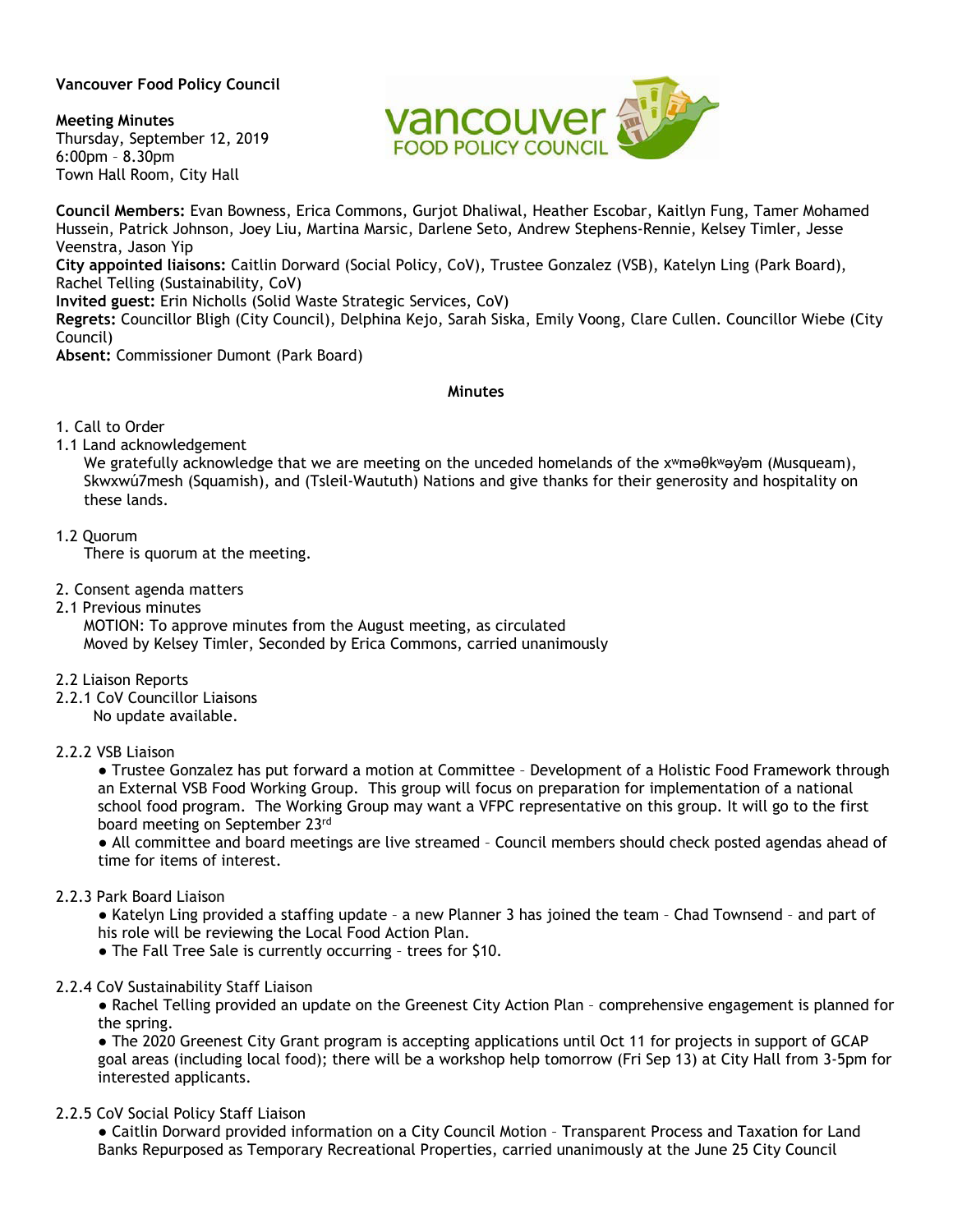meeting. Reclassification of land on vacant development sites to a recreational tax class allows it to be used as a community garden and substantially reduces the property tax required. This results in a reallocation of property taxes and shifting of the tax burden. Staff will report back to City Council in Q4 2019 with recommendation and potential bylaw amendments.

● Chasma Heinze is the liaison from Social Policy working with the Finance Department on this work.

### **Discussion**

There is an opportunity for members of the VPFC to discuss this with Chasma, and/or to take a formal position on this. Caitlin suggested October for the latter, in order to put it in front of City Council before November.

**ACTION:** Caitlin will circulate the motion to the VPFC and follow up with the Development and Urban Agriculture working group to connect them with Chashma.

● Caitlin also provided an update on the two VFPC vacant positions – two people have been nominated and notified that they have been nominated. Caitlin hasn't had the chance to connect with them yet – will do tomorrow (Friday) and they will hopefully be in attendance for the Oct meeting.

#### **Discussion**

It would be nice for the two new members to meet with some of the existing members before the next meeting.

ACTION: Invite them to the next working group meetings.

● Caitlin also provided information on the Land and Food Systems 350 class at UBC which is undertaking a project this year to look at the Sustainable Large Sites Rezoning Policy and the impact it has had on food assets in the City.

#### 2.2.6 Chair update on external liaisons

● VCH is interested in participating as an external liaison to the VPFC beginning Oct and outreach to other potential liaisons is required to move this forward.

#### **Discussion**

ACTION: As a first step, the leadership team will reach out to the City's Intergovernmental Relations Department, as well as the Ministry of Agriculture and Metro Vancouver to see if there's interest. They will report back next meeting and wait until then to invite all at once (for onboarding).

#### 2.3 Working Group Updates

- 2.3.1 Food Cultivation & Urban Agriculture No update available.
- 2.3.2 Development/preserving diverse food retail

An update was provided by Darlene – this group met last weekend to work through the specifics of what their potential actions should be. There was discussion around interests and they developed a short description, which was read out to the VFPC, as well as a potential activities list. Next steps are to check with City staff on the current status of a number of different projects.

#### 2.3.3 Food Waste

Gurjot provided an update – this working group has not met yet, but has created a spreadsheet with a brainstorm and tentative ideas, which include plastic waste, food waste awareness, and BYOC decals. They will meet and update Council next meeting.

#### **Discussion**

ACTION: Caitlin Dorward will connect the working group with the City's Single Use Item Reduction Strategy team.

#### 2.3.4 Children & Youth

Heather provided an update – the group met last week. There is very strong connections/representations in this group, which has been around since 2015. They are focusing on building momentum and raising awareness in partnership with the Coalition for Healthy School Food for a universal school food program. Looking at how it will work, and what recommendations they could make for when the program starts running. Also discussed Eat Think Vote and Nourish Kids Now.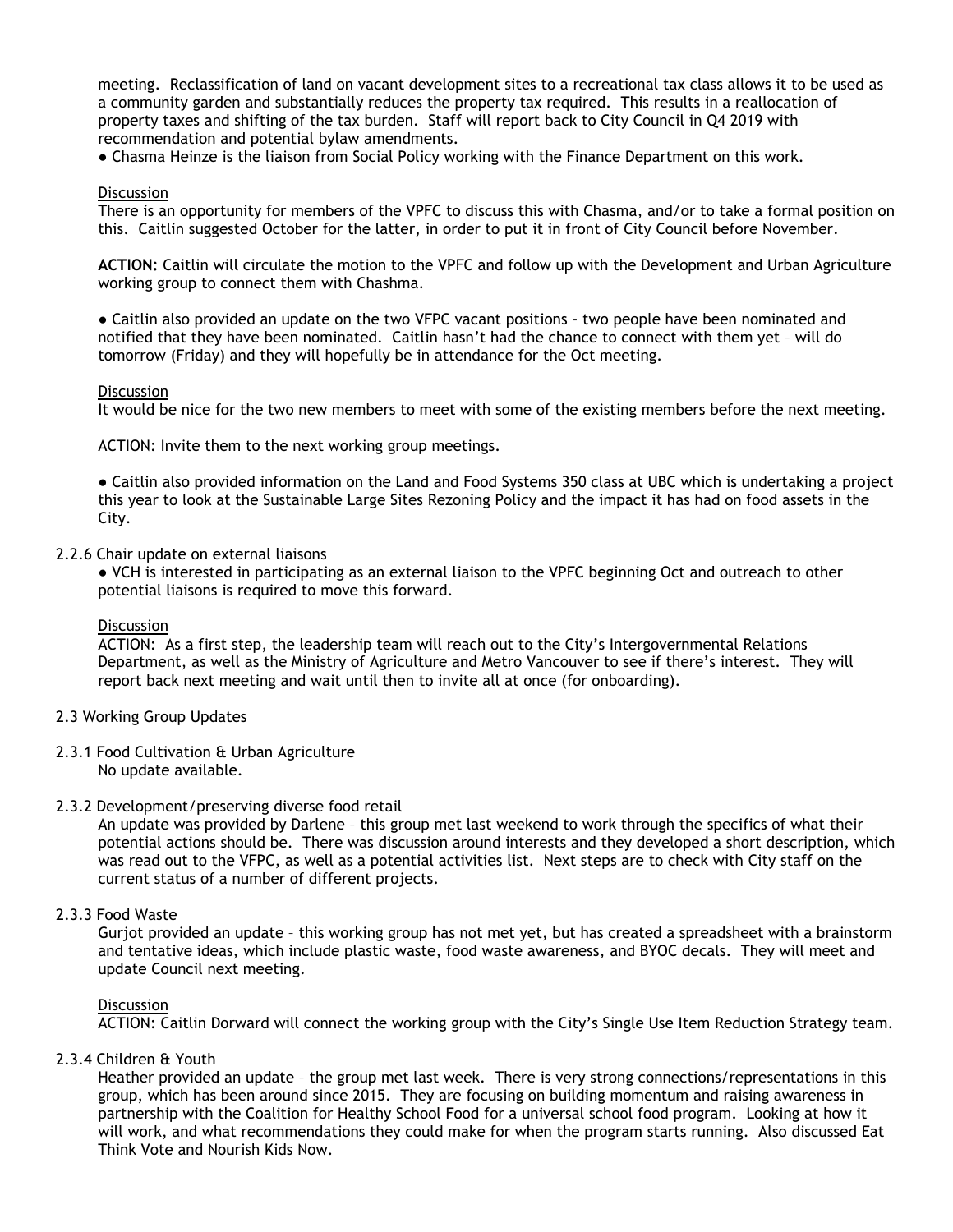# 2.3.5 Leadership team

Update provided by Jesse. Please reach out to the leadership team if interested in supporting and/or planning the VPFC's social media (e.g. for Eat Think Vote and Nourish Kids Now – can reshare content).

## Discussion:

- The Coalition for Healthy School Food is an initiative of Food Secure Canada with 70+ member organizations.
- Does the current VFPC want to continue being a member of the coalition?
- Caitlin explained the ways in which the VFPC has been involved in the past.
- Being a member doesn't mean that we have to agree with everything they put out.

MOTION: For the Vancouver Food Policy Council to continue being a part of the Coalition for Healthy School Food. Moved by Gurjot Dhaliwal, Seconded by Joey Liu, carried unanimously.

• The working group google doc needs updating to reflect changes from last meeting e.g. disbanding the food justice working group (replaced by a cross-cutting theme).

ACTION: The Leadership team will rename the sign-up sheet 'working group members' and circulate the link to it. Everyone to check in the sheet that their name is in the right place so there is an accurate up to date document.

ACTION: Leadership team to ask that Vicky to send an email to the VFPC notifying the whole group of when the draft minutes are available – so that actions can be acted on sooner.

## 3. Matters requiring discussion

- 3.1 Cross-cutting theme discussions: Reconciliation, Food justice, Climate emergency
	- For reconciliation and food justice, information was pulled from existing City documents.
	- Will need a process for formally adopting the definitions.
	- Sets of questions/prompts would be very useful.

● Potential to invite Matt Horne from Sustainability and a SME from a food systems perspective to present at October's meeting.

ACTION: Caitlin to send most recent version of Reconciliation Report.

June 2019 Reconciliation Update available at <https://council.vancouver.ca/20190626/documents/cfsc1.pdf>.

ACTION: Between now and the next meeting in October, everyone to look through the definitions and add comments, reflections, etc.

ACTION: Kelsey will draft a new format with prompts and circulate to Council.

ACTION: Leadership team to liaise with Caitlin and Rachel to organize a presentation for the October meeting on Climate Emergency.

#### 3.2 Working Group Project Planning

• There is a [rolled up work plan](https://docs.google.com/document/d/1mdTpm4e58f301hHxkLysfruCZA09N-OJ/edit) and [charter template](https://docs.google.com/document/d/11DC8q-quh7taLz1FQhWUGFjIWU2H5Zyr3K26wQvPF0k/edit) for working groups to use.

#### 3.3 Continuous learning at VFPC meetings: process & guidelines

**Discussion** 

- Climate emergency scheduled for October (see above).
- Brainstormed ideas for future meetings
- Cover all 3 cross-cutting themes to start (Reconciliation, Food Justice to follow Climate Emergency).

● Understanding food distribution was suggested for the New Year - this could be an event to organize and invite the public.

● Have a small amount of funding from a grant to support reconciliation e.g. education, honorariums, food, etc. Food justice could also be a good fit for this.

● ACTION: Caitlin to share the grant description, so VPFC can make a decision next meeting on November, December speakers.

Uploaded to Google Drive at <https://drive.google.com/drive/folders/156oN6pwP0-hJun4n4nIIoNQeNGbkoKW->

● Helpful to know ahead of reaching out to people if there is an honorarium available.

● ACTION: Kaitlyn Fung to put together a list of recommendations for a food justice speaker and forward to the leadership group.

● November – potential focus on GCAP and workshopping it with the Social Policy team.